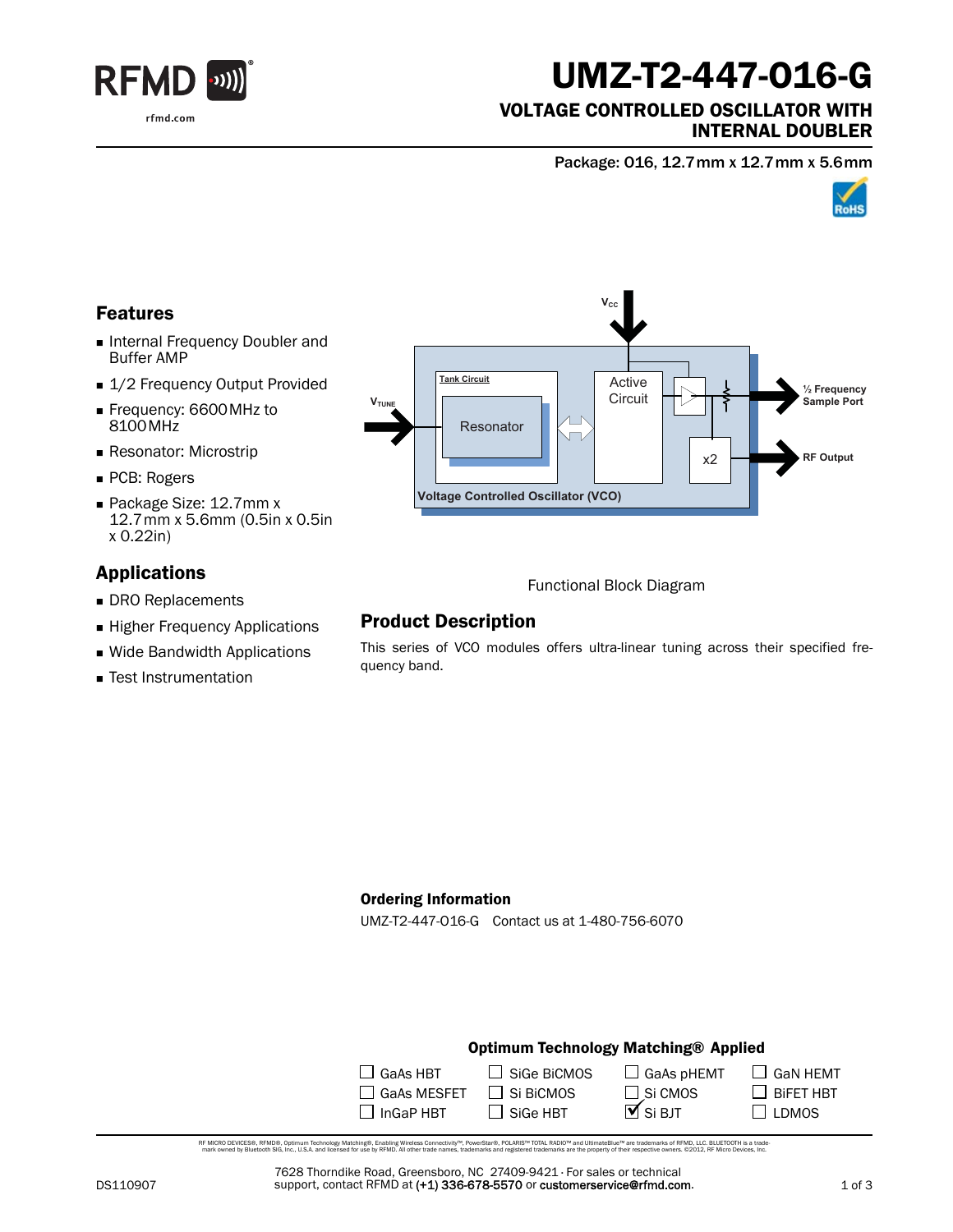# UMZ-T2-447-O16-G



#### Absolute Maximum Ratings

| <b>Parameter</b>                  | Rating          | Unit |
|-----------------------------------|-----------------|------|
| Operating Ambient Temperature [1] | $-40$ to $+85$  | ∘∩   |
| Storage Temperature               | $-55$ to $+125$ | ∘∩   |

[1] Frequency drift: 30MHz typical and 45MHz maximum (either extreme).



#### Caution! ESD sensitive device.

Exceeding any one or a combination of the Absolute Maximum Rating conditions may<br>cause permanent damage to the device. Extended application of Absolute Maximum<br>Rating conditions to the device may reduce device reliability. tions is not implied.

The information in this publication is believed to be accurate and reliable. However, no<br>responsibility is assumed by RF Micro Devices, Inc. ("RFMD") for its use, nor for any<br>infringement of patents, or other rights of thi



RoHS (Restriction of Hazardous Substances): Compliant per EU Directive 2002/95/EC.

| <b>Parameter</b>            | <b>Specification</b> |        | <b>Unit</b> |                 |                      |
|-----------------------------|----------------------|--------|-------------|-----------------|----------------------|
|                             | Min.                 | Typ.   | Max.        |                 | <b>Condition</b>     |
| <b>Overall</b>              |                      |        |             |                 |                      |
| Frequency Range             | 6600                 |        | 8100        | MHz             |                      |
| <b>Tuning Voltage</b>       | 1                    |        | 15          | $V_{DC}$        |                      |
| <b>Tuning Sensitivity</b>   |                      | 130    |             | MHz/V           |                      |
| <b>Output Power</b>         | $-5$                 | $-2$   | 4           | dBm             |                      |
|                             | $-10$                | $-5$   | 0           | dB <sub>m</sub> | 1/2 frequency output |
|                             | $-7$                 |        |             | dBm             | At $V_T = 0$         |
| <b>Output Phase Noise</b>   |                      | $-61$  | $-56$       | dBc/Hz          | 1kHz                 |
|                             |                      | -86    | $-81$       | dBc/Hz          | 10 <sub>kHz</sub>    |
|                             |                      | $-106$ | $-101$      | dBc/Hz          | 100 <sub>kHz</sub>   |
|                             |                      | $-126$ | $-121$      | dBc/Hz          | 1000 <sub>kHz</sub>  |
|                             |                      | $-146$ | $-141$      | dBc/Hz          | 10000kHz             |
| Second Harmonic             |                      | $-15$  | $-5$        | dBc             |                      |
| Tuning Port Capacitance     |                      | 20     |             | pF              |                      |
| <b>Modulation Bandwidth</b> |                      | 1000   |             | kHz             | 3dB BW               |
| Frequency Pushing           |                      | 4      | 20          | MHz/V           |                      |
| <b>Power Supply</b>         |                      |        |             |                 |                      |
| <b>Operating Voltage</b>    |                      | 5      |             | V               |                      |
| Supply Current              |                      | 55     |             | mA              |                      |